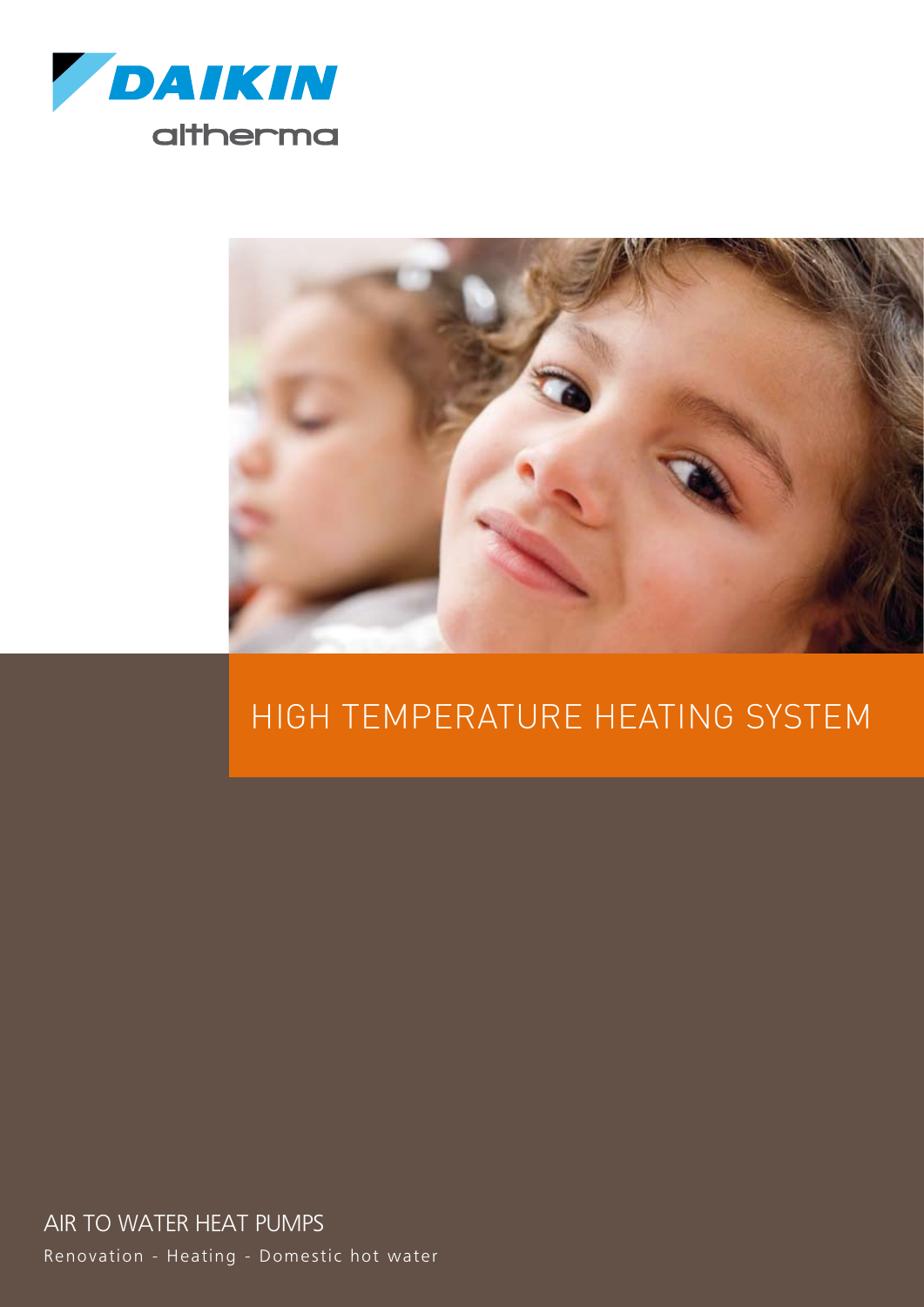## THE SOI UTION WITH AN EYE TO THE FUTURE DAIKIN AI THERMA Heat pumps

Renovating your heating system and wanting to reduce your energy costs? Interested in a heating solution with lower energy costs? The heat pump is currently the most efficient indoor comfort system on the market: a cuttingedge technology with clear benefits for you and the environment.

Daikin Altherma is a highly flexible, energy efficient home heating system that extracts the heat from the outside air, raises this heat to a higher temperature and distributes the warmth throughout the home. The heart of the system is an air-to-water heat pump.

With the technologically advanced Daikin Altherma system, 70% of the heat generated comes from a renewable energy source – the air around us − and therefore is absolutely free of charge! The Daikin Altherma air-to-water heat pump is today's answer to current and future problems associated with conventional heating systems such as increasing primary energy costs and unacceptably high environmental impact.

### HEAT PUMP BASICS  $\rightarrow$  A RENEWABLE RESOURCE



### Daikin heat pump experience

Daikin has more than 50 years of experience with heat pumps, and supplies more than one million of them to homes, shops and offices each year. This success is not just a quirk of fate: Daikin has always been at the cutting edge of technology and its goal is to provide you with turn-key comfort. Only a market leader can guarantee you this level of service and quality control!

### High efficiency means low energy costs

Heating system efficiency is measured using the Coefficient of Performance or COP, which is the ratio of heat produced to energy consumed. Depending on the installation, the COP for Daikin's heat pumps is approximately 3, which means they provide you with 3 times more energy than they consume.

### Air as renewable energy source

The European RES directive\* recognises air as a renewable energy source. One of the goals of this directive is that by 2020, 20% of the total energy production needs to be produced with a renewable energy source. As a result, several heat pump incentives are already available to homeowners.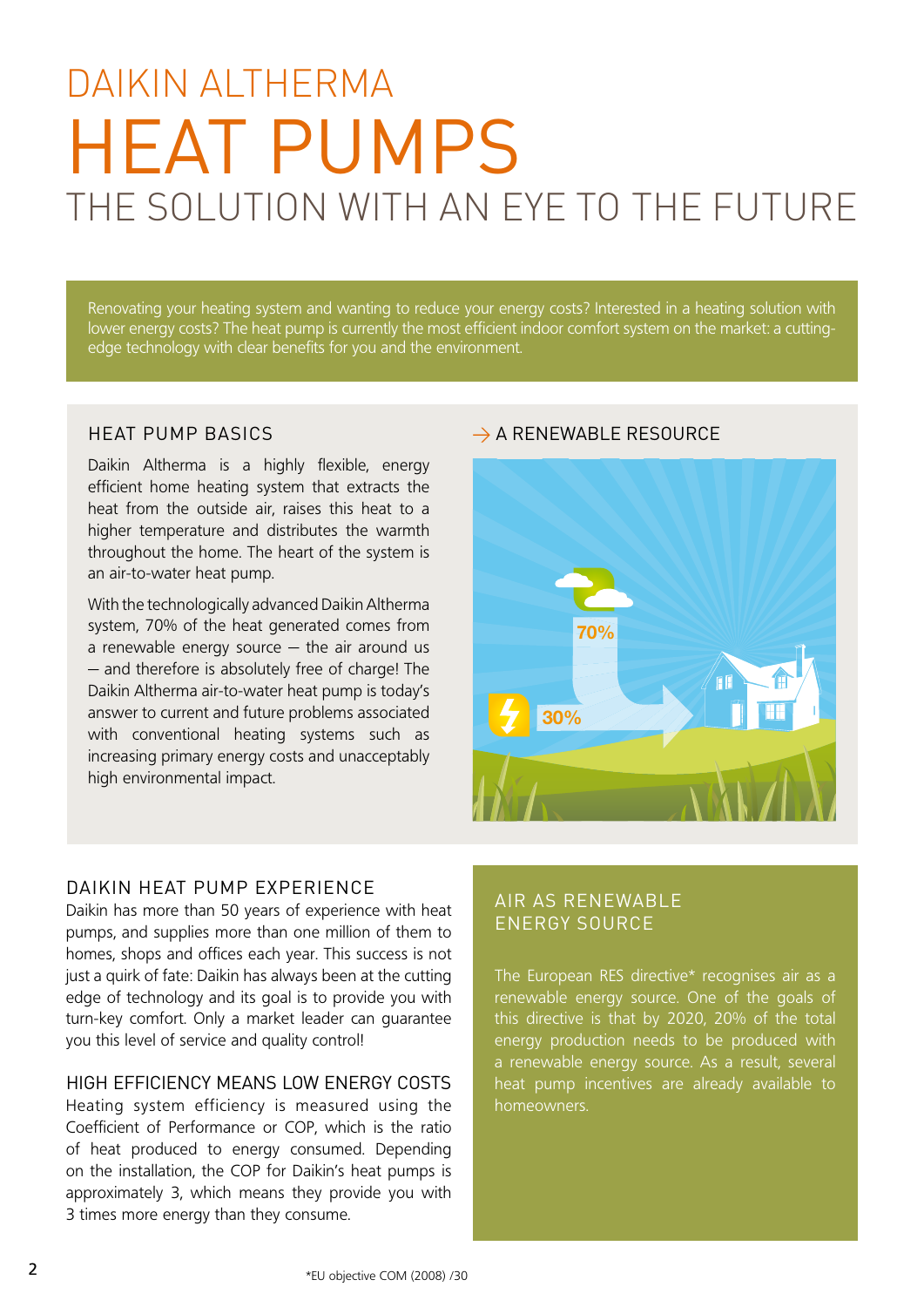## The new standard in heating DAIKIN AI THERMA High Temperature

### **1/** Keep your existing radiators

When replacing an existing heating system with the Daikin Altherma High Temperature, radiators do not need to be replaced! Daikin Altherma High Temperature replaces your conventional boiler and perfectly supports existing high temperature radiators with water temperatures up to 80°C if required.

### **2/** Complete comfort for your family

Daikin Altherma High Temperature meets all the heating needs for your home, even on the coldest days of the year. The heat pump extracts heat from the air, maintaining full heating capacity (water temperatures up to 80°C) at outdoor temperatures down to -7°C. Daikin Altherma High Temperature's fully integrated control system provides you with consistent comfort and optimum efficiency.

### **3/** High performance

Daikin Altherma High Temperature uses 100% thermodynamic energy to obtain water temperatures up to 80°C without using an additional electric heater. Daikin Altherma has amongst the highest COPs on the market, in high temperature applications.

### **Daikin Altherma system**

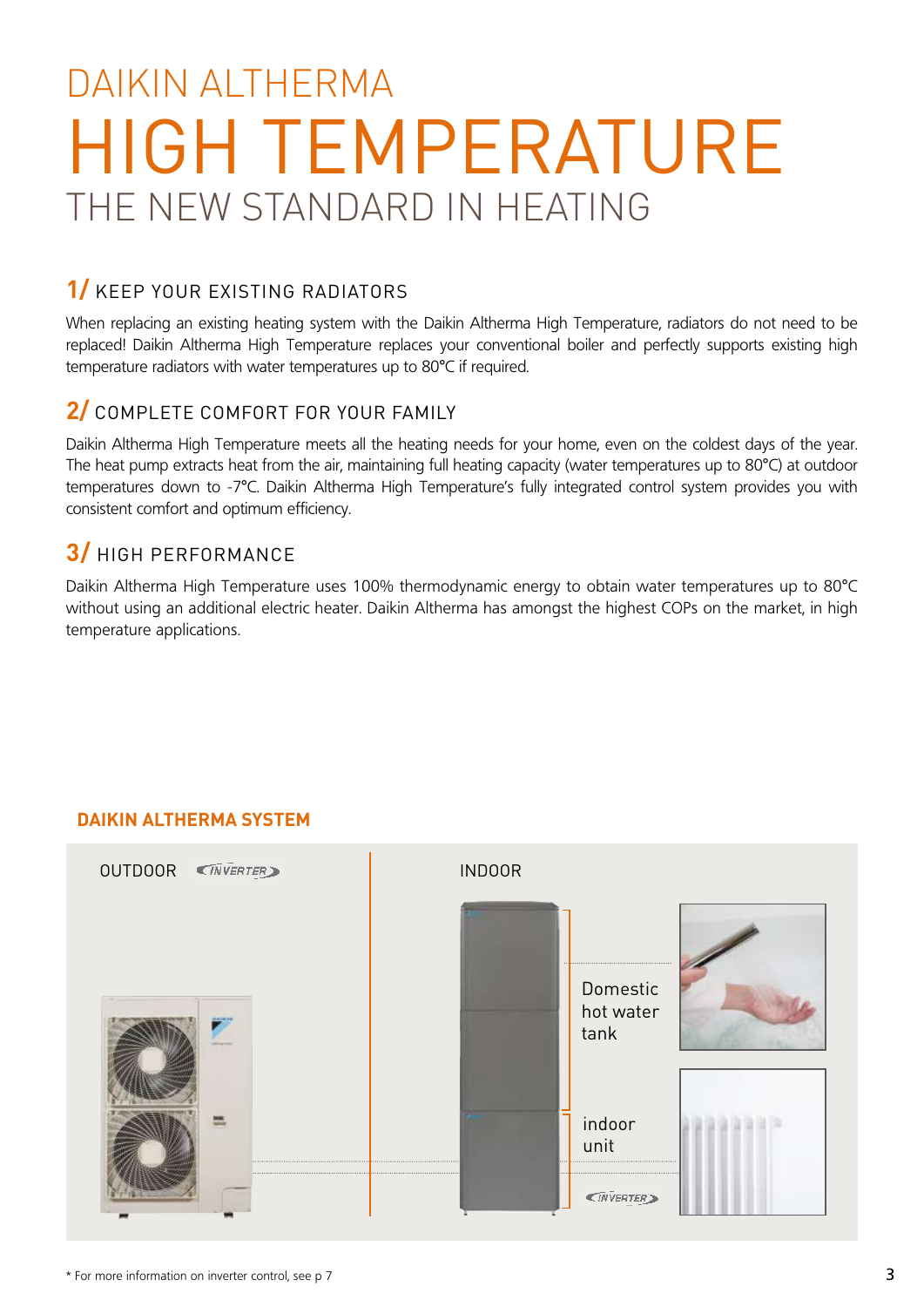## heating and domestic hot water DAIKIN ALTHERMA high temperature

### **1/** Air to water heat pump

### **1A  / Outdoor unit: an efficient use of energy from the air**

The outdoor unit extracts heat from the ambient outdoor air. This heat is transferred to the indoor unit via refrigerant piping.

### **1B / Indoor unit: the heart of the Daikin Altherma system**

The indoor unit receives the heat from the outdoor unit and further increases the temperature, allowing water temperatures up to 80°C for heating through radiators and for domestic hot water use. Daikin's unique cascade compressor approach to the heat pumps (one in the outdoor unit/one in the indoor unit) means optimum comfort at even the coldest outdoor temperatures, without the need for an electric back up heater.

### **2/** Domestic hot water tank: for low energy consumption

Daikin Altherma's high water temperature is ideal for heating domestic hot water without the need for an additional electric heater. Rapid heating of domestic hot water also means smaller boilers are needed. For a family of approximately 4 people, the standard tank is the best solution. Should you require more hot water, a larger tank is also available.

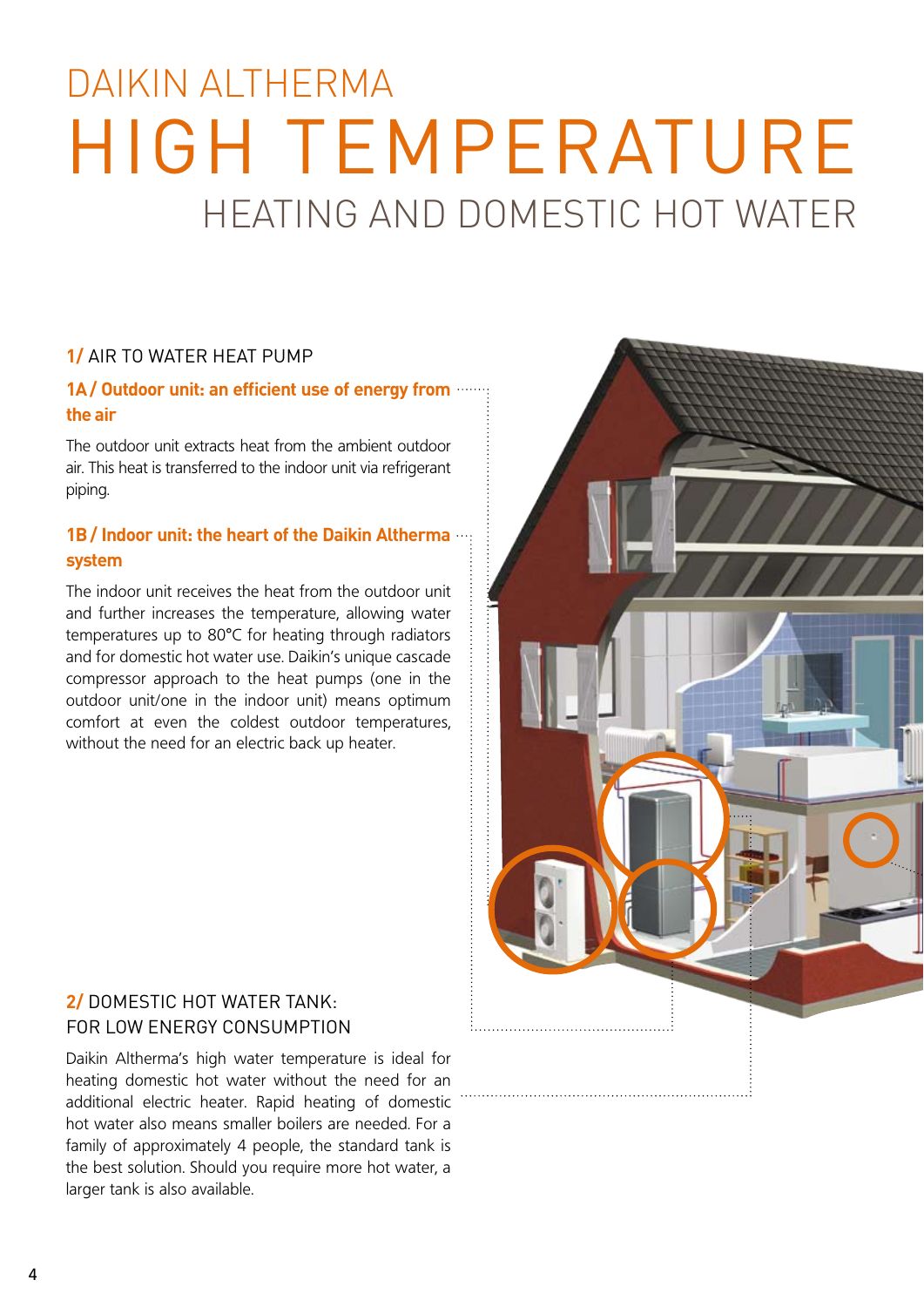## Flexible solution

Daikin Altherma High Temperature is a modular system, capable of flexibly meeting all your needs (heating only, or with domestic hot water) and interfacing with your current heating system components.

### Heating and domestic hot water

Daikin Altherma High Temperature can also provide efficient domestic hot water. The complete system integrates seamlessly with your existing radiators and hot water facilities.



Outdoor unit

Integrated indoor unit and domestic hot water tank

**Heating** and domestic hot water



The indoor unit and domestic hot water tank can be stacked to save space, or installed next to each other. if only limited height is available for installation

### Heating only

For comfort heating only, an outdoor unit and indoor unit are required. The system connects seamlessly to your existing radiators.



Outdoor unit

**Heating** elements



### **3/** User interface

With Daikin Altherma's user interface, the ideal temperature can be easily, quickly and conveniently regulated. It allows for more precise measurement and can regulate your comfort even more optimally and energy efficiently.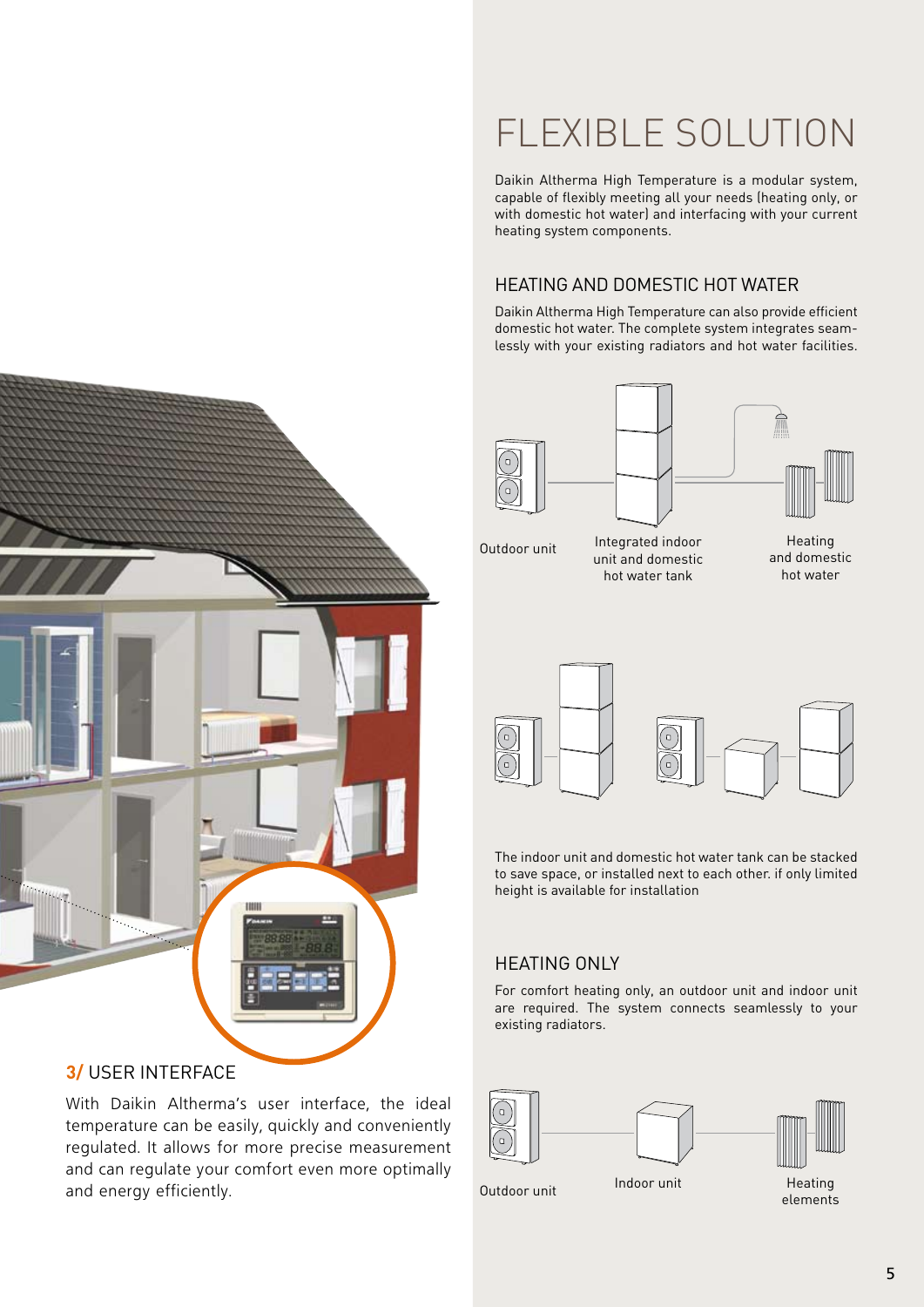# high temperature **BENEFITS** Unique daikin Altherma

- 100% thermodynamic: water temperatures up to 80°C can be reached without an additional electric heater.
- > Flexible installation possibilities
- > Daikin inverter technology guarantees a high 'seasonal COP' : average ratio of generated heat to consumed electricity. It accurately reflects the performance
- > Low operating costs and minimum maintenance
- No fuel storage tanks, gas supply or ventilation required



### Did you know that…

Daikin Altherma is also available in a low temperature range combinable with under floor heating, low temperature radiators and fan coil units? This system can also provide you with domestic hot water and can even cool in summer.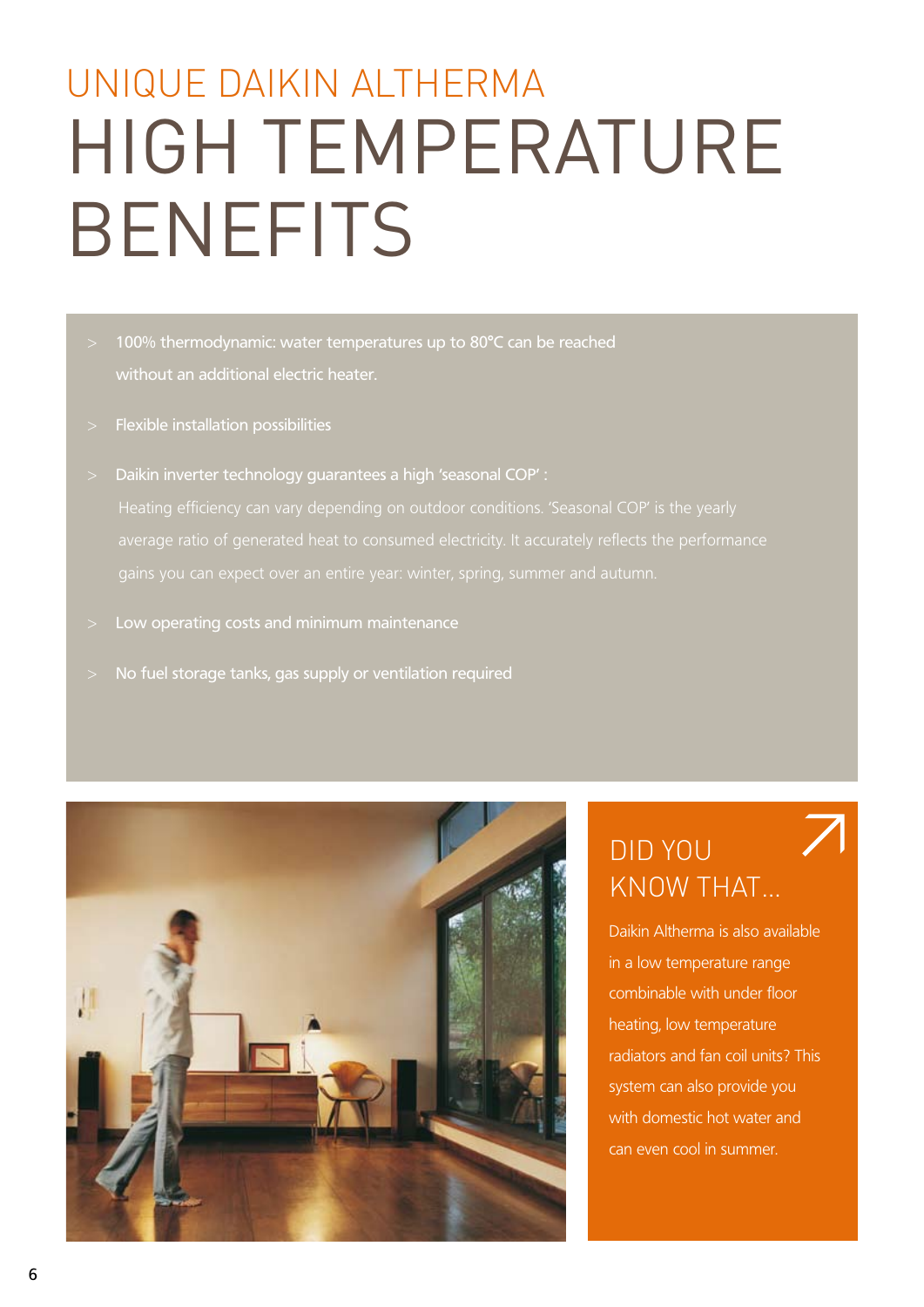### SPECIFICATIONS

INDOOR UNIT WERTER



|                                          |              |        | <b>SINGLE PHASE</b>   |              |              | <b>THREE PHASE</b>    |              |              |
|------------------------------------------|--------------|--------|-----------------------|--------------|--------------|-----------------------|--------------|--------------|
|                                          |              |        | EKHBRD011AV1          | EKHBRD014AV1 | EKHBRD016AV1 | EKHBRD011AY1          | EKHBRD014AY1 | EKHBRD016AY1 |
| Function                                 |              |        | Heating only          |              |              | Heating only          |              |              |
| <b>Dimensions</b>                        | <b>HxWxD</b> | mm     | 705x600x695           |              |              | 705x600x695           |              |              |
| Leaving water<br>temperature range       | heating      | °C     | $25 - 80$             |              |              | $25 - 80$             |              |              |
| Material                                 |              |        | Precoated sheet metal |              |              | Precoated sheet metal |              |              |
| Colour                                   |              |        | Metallic grey         |              |              | Metallic grey         |              |              |
| Sound power level                        |              | dBA    | 59                    | 60           | 60           | 59                    | 60           | 60           |
| Sound pressure level <sup>1</sup><br>dBA |              |        | 38                    | 39           | 42           | 38                    | 39           | 42           |
| Sound pressure level <sup>2</sup>        |              | dBA    | 43                    | 43           | 43           | 43                    | 43           | 43           |
| Weight<br>kg                             |              | 144.25 |                       |              | 147.25       |                       |              |              |
| Refrigerant                              | Type         |        | R-134a                |              |              | R-134a                |              |              |
|                                          | Charge       | kg     | 3.2                   |              |              | 3.2                   |              |              |
| Power supply                             |              |        | 1~/50Hz/220-240V      |              |              | 3~/50Hz/380-415V      |              |              |
| Recommended fuses<br>A                   |              | 32     |                       |              | 16           |                       |              |              |

1 Measuring conditions: EW: 55°C, LW: 65°C; 1m in front of unit; integrated design (+ tank) 2 Measuring conditions: EW: 70°C, LW: 80°C; 1m in front of unit; integrated design (+ tank)

### OUTDOOR UNIT **WERTER**



<sup>1</sup> Measuring conditions: EW: 55℃, LW: 65℃, ∆T = 10℃; ambient conditions: 7°CDB/6°CWB <sup>2</sup> Measering conditions: EW: 70°C, LW: 80°C,  $\Delta T = 10$ °C; ambient conditions: 7°CDB/6°CWB <sup>3</sup> bottom plate heater = anti freeze protection for cold climates

### DOMESTIC HOT WATER TANK

|                                                |              |    | EKHTS200A                    | EKHTS260A     |  |  |
|------------------------------------------------|--------------|----|------------------------------|---------------|--|--|
| Water volume                                   |              |    | 200                          | 260           |  |  |
| $\circ$<br>Max. water temperature              |              |    | 75                           |               |  |  |
| <b>Dimensions</b>                              | <b>HxWxD</b> | mm | 1.335x600x695                | 1.610x600x695 |  |  |
| Dimensions - integrated on indoor unit   HxWxD |              | mm | 2.010x600x695                | 2.285x600x695 |  |  |
| Material outside casing                        |              |    | Precoated sheet metal        |               |  |  |
| Colour                                         |              |    | Metallic grey                |               |  |  |
| Empty weight                                   |              | kg | 70                           | 78            |  |  |
| Tank                                           | Material     |    | Stainless steel (DIN 1.4521) |               |  |  |

### **Inverter control means even more savings!**

The inverter constantly adapts your system to actual heating demand. No need to fiddle with settings: the programmed temperature is optimally maintained regardless of outdoor and indoor factors such as the amount of sunlight, the number of people in the room, etc. This results in unmatched comfort, prolonged system life since it's only in operation when needed, and 30% additional savings in energy costs compared to non-inverter heat pumps.